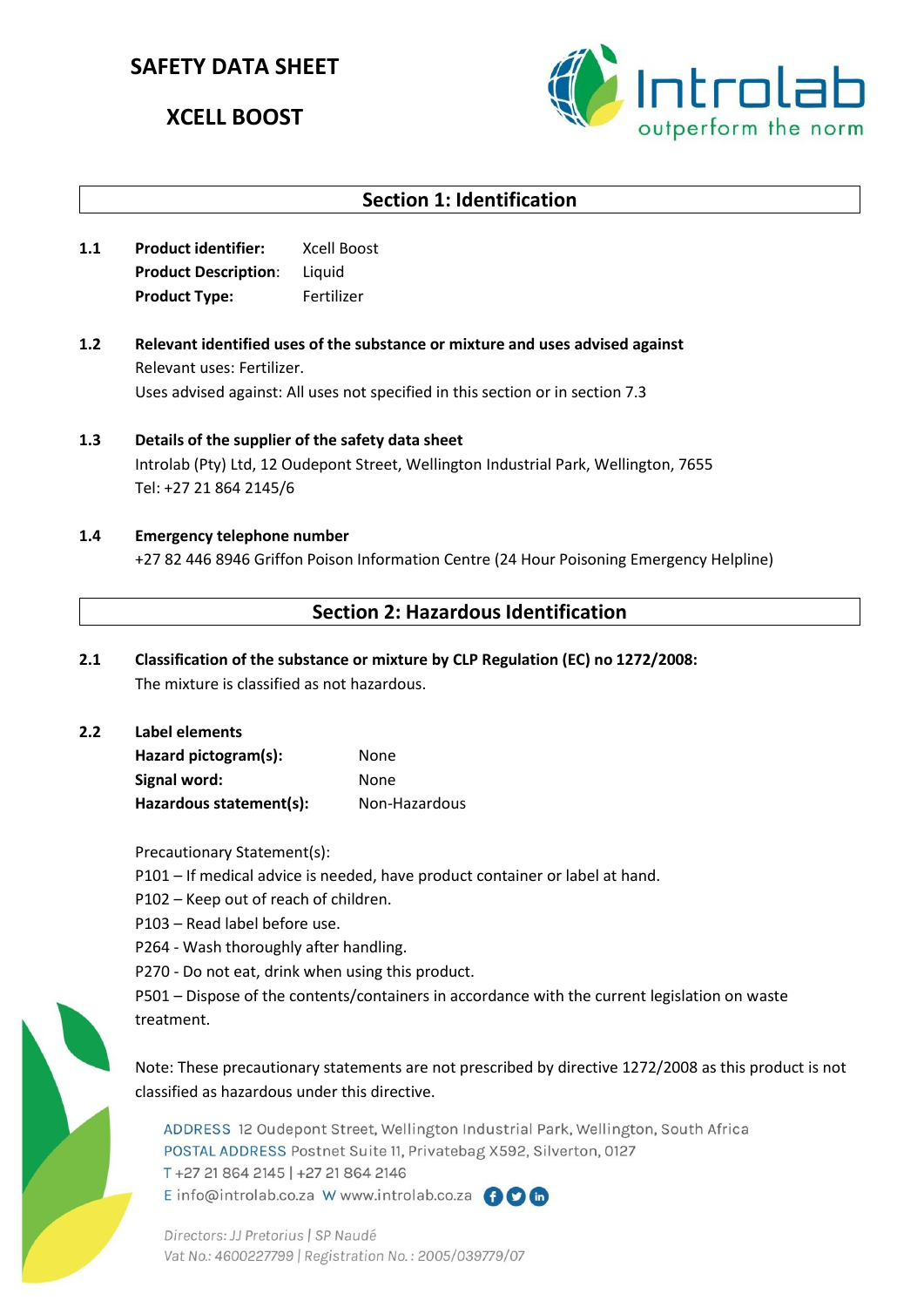# **Section 3: Composition / Information on Ingredients**

#### **3.1 Substance:**

| Fish Protein Hydrolysate | 80% |
|--------------------------|-----|
| Kelp (Ecklonia Maxima)   | 20% |

**3.2 Mixture:** Components contained in the mixture is not classified as hazardous.

### **Section 4: First Aid Measures**

#### **4.1 Description of first aid measures**

The symptoms resulting from intoxication can appear after exposure, therefore, in case of doubt, seek medical attention for direct exposure to the chemical product or persistent discomfort, showing the SDS of this product.

#### **By inhalation:**

Remove to fresh air. If not breathing give artificial respiration. If breathing is difficult, give oxygen. Do NOT give mouth-to-mouth resuscitation if victim ingested or inhaled the substance. Keep person at rest and warm. Treat symptomatically and supportively as and when required. Obtain medical advice if necessary.

#### **By skin contact:**

Remove any contaminated clothing. Wash skin with soap or mild detergent and water for at least 15 minutes. Get medical attention if irritation develops or persists. Wash clothing before re-use.

#### **By eye contact:**

Immediately flush eyes with lukewarm water or saline solution for at least 15 minutes, lifting lower and upper eyelids occasionally. Check for and remove any contact lenses after 5 minutes. Get medical attention if necessary.

#### **By ingestion / aspiration:**

Have victim rinse mouth thoroughly with water. Give water to dilute the material if victim is alert and not convulsing. Induce vomiting immediately as directed by medical personnel. If spontaneous vomiting occurs, have victim lean forward with head down to avoid breathing in of vomits, rinse mouth and administer more water. Never give anything by mouth to an unconscious person. Qualified medical personnel should perform administration of oxygen. Seek medical advice if necessary.

#### **4.2 Most important symptoms and effects, both acute and delayed:** No information available.

#### **4.3 Indication of any immediate medical attention and special treatment needed**

**Notes to physician**: None. **Specific treatments**: Treat symptomatically.

### **Section 5: Fire Fighting Measures**

#### **5.1 Fire Extinguishing Media**

Suitable extinguisher media: SMALL FIRE: Use dry chemical powder. LARGE FIRE: Use water spray, fog or foam. Do not use water jet. Unsuitable extinguishing media: None known.

#### **5.2 Special hazards arising from the substance or mixture:** No information available.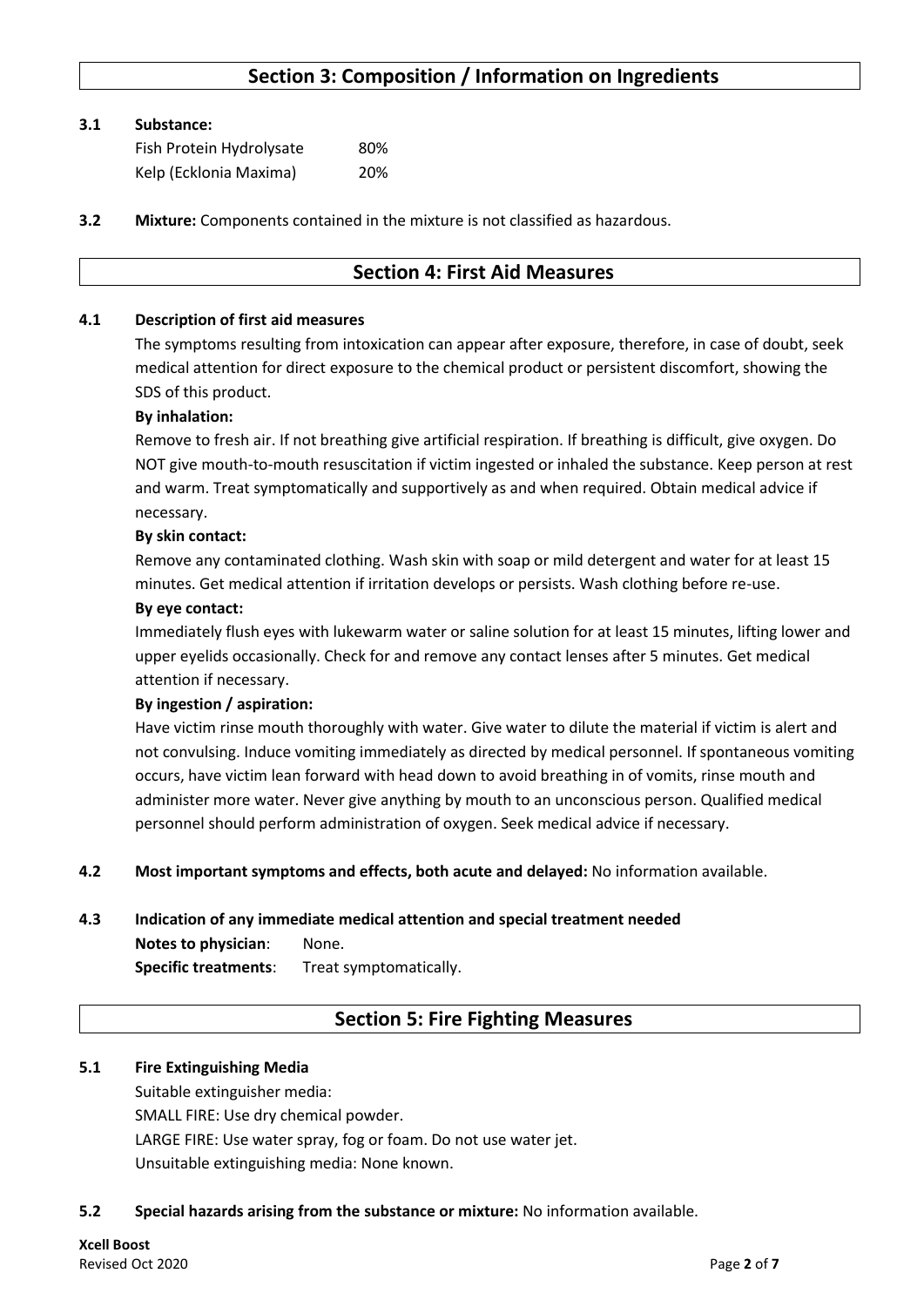#### **5.3 Additional provisions:**

Act in accordance with the Internal Emergency Plan and the Information Sheets on actions to take after an accident or other emergencies. In the event of a fire, wear full protective clothing and self-contained breathing apparatus with full-face piece operated in the pressure demand or other positive pressure mode.

### **Section 6: Accidental Release Measures**

- **6.1 Personal precautions, protective equipment and emergency procedures:** Wear appropriate personal protective equipment.
- **6.2 Environmental precautions:** Keep product away from drains, surface and underground water.

#### **6.3 Methods and materials for containment and cleaning up**

**Spills:** Collect in containers for disposal. Wash contaminated surfaces to remove any residues. Minimize use of water to prevent environmental contamination.

**Large Spills:** Prevent spillage or further leakage if it is safe to do so. Contain spillage with sand bags or by other means. Absorb with earth, sand or absorbent material. Dig up heavily contaminated soil. Flush with water to remove any residues. Keep product and wash water out of drains, sewers, ditches and waterways.

#### **6.4 Reference to other sections:**

See Section 1 for emergency contact information. See Section 8 for information on appropriate personal protective equipment. See Section 13 for additional waste treatment information.

# **Section 7: Handling & Storage**

- **7.1 Precautions for safe handling:** Keep containers hermetically sealed. Avoid leakages from the container. Observe directions on label and instructions for use. Do not eat or drink during the process, washing hands afterwards with suitable cleaning products.
- 7**.2 Conditions for safe storage, including any incompatibilities:** Store in the closed, original container in a dry, cool, well-ventilated area out of direct sunlight. Avoid sources of heat, radiation, static electricity and contact with food.

**Technical measures for storage:** Minimum Temp.: 5 °C Maximum Temp.: 30 °C Maximum time: 36 Months

**7.3 Specific end use(s):** Use as directed. Use original container.

# **Section 8: Exposure Controls / Personal Protection**

**8.1 Control parameters** No specific occupational exposure limit has been established.

#### **8.2 Exposure controls**

**Appropriate engineering controls:** Good general ventilation should be sufficient to control worker exposure to airborne contaminants.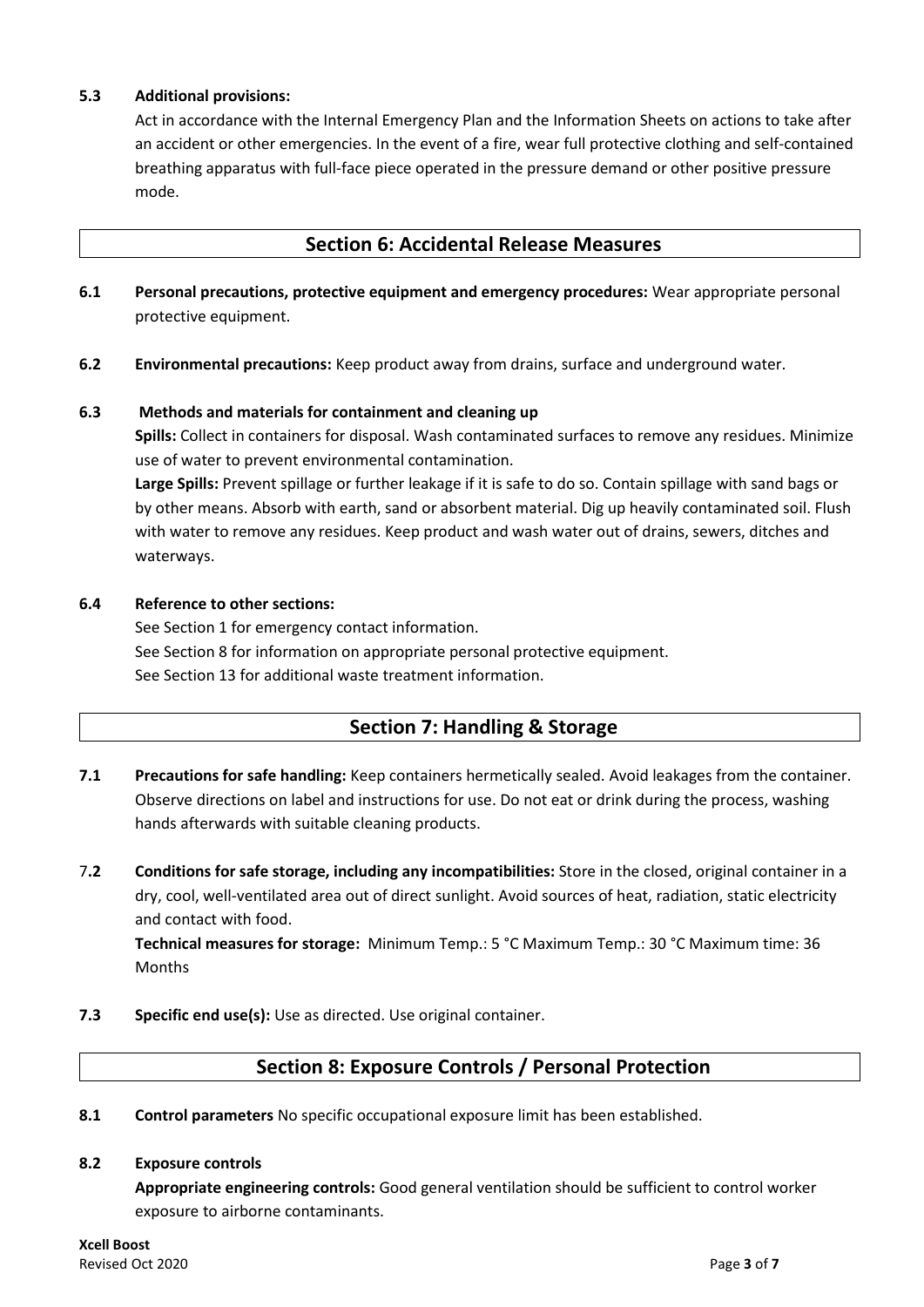#### **Individual protection measures**

**Hygiene measures:** Wash hands, forearms and face thoroughly after handling chemical products, before eating, smoking and using the lavatory and at the end of the working period.

**Eye/face protection:** Safety eyewear complying with an approved standard should be used when a risk assessment indicates this is necessary to avoid exposure to liquid splashes, mists, gases or dusts. Possible: safety glasses with side- shields

**Hand protection:** Protective gloves against minor risks.

**Body protection:** Personal protective equipment for the body should be selected based on the task being performed and the risks involved and should be approved by a specialist before handling this product.

**Respiratory protection:** Respirator selection must be based on known or anticipated exposure levels, the hazards of the product and the safe working limits of the selected respirator. Use a properly fitted, particulate filter respirator complying with an approved standard if a risk assessment indicates this is necessary.

**Environmental exposure controls:** Prevent product from entry into sewers and water courses

# **Section 9: Physical and Chemical Properties**

9.1 Information on basic physical and chemical properties. For complete information, please refer to product datasheet.

| <b>Appearance</b>                               |                                           |
|-------------------------------------------------|-------------------------------------------|
| Physical sate:                                  | Liquid                                    |
| Colour:                                         | Brown/Green                               |
| Odour:                                          | <b>Prominent Fish Smell</b>               |
|                                                 |                                           |
| <b>Volatility:</b>                              |                                           |
| Boiling Point at atmospheric pressure:          | N/A                                       |
| Vapour pressure at 20 °C:                       | No significant volatility, aqueous liquid |
| Vapour pressure at 50 °C:                       | No significant volatility, aqueous liquid |
| Evaporation rate 20 °C:                         | No data available                         |
|                                                 |                                           |
| <b>Product description:</b>                     |                                           |
| Density at 20 °C:                               | $1.06 \pm 0.02$ g/mL                      |
| Relative density at 20 °C:                      | N/A                                       |
| Dynamic viscosity at 20 °C:                     | N/A                                       |
| Kinematic viscosity at 20 °C:                   | N/A                                       |
| Kinematic viscosity at 40 °C:                   | N/A                                       |
| pH:                                             | 4.15                                      |
| Vapour density at 20 °C:                        | N/A                                       |
| Partition coefficient n-octanol/water at 20 °C: | N/A                                       |
| Solubility in water at 20 °C:                   | N/A                                       |
| Solubility properties:                          | N/A                                       |
| Decomposition temperature:                      | N/A                                       |
| Melting point/freezing point:                   | N/A                                       |
| <b>Explosive properties:</b>                    | No explosive properties                   |
| Oxidising properties:                           | N/A                                       |
|                                                 |                                           |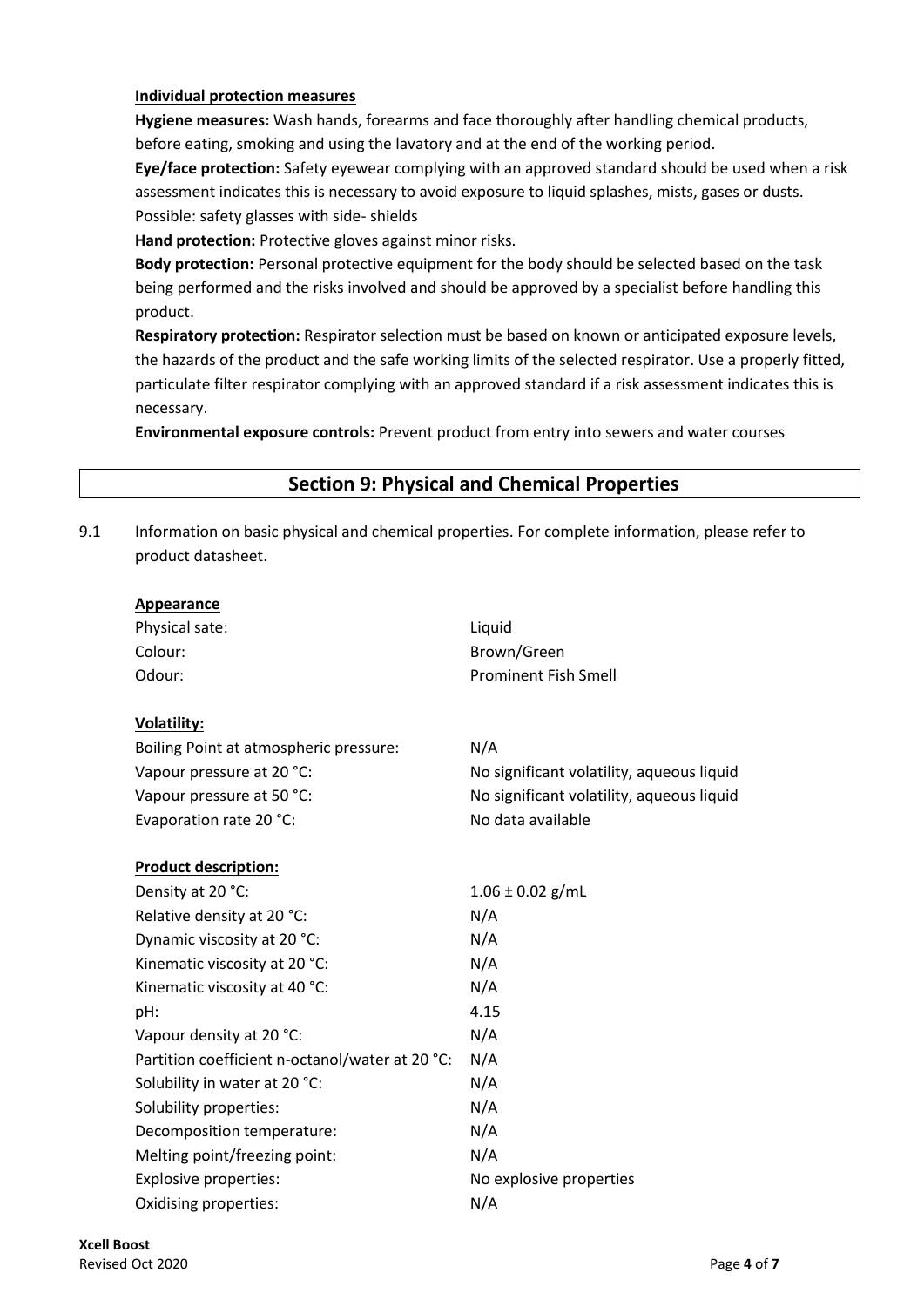| Flammability:              |     |
|----------------------------|-----|
| Flash point:               | N/A |
| Auto-ignition temperature: | N/A |
| Lower flammability limit:  | N/A |
| Upper flammability limit:  | N/A |

**9.2 Other Information:** No additional information.

### **Section 10: Stability and Reactivity**

- **10.1 Reactivity:** The product is stable under recommended storage conditions.
- **10.2 Chemical stability:** The product is stable under normal storage conditions for 2 years.
- **10.3 Possibility of hazardous reactions:** No information available.
- **10.4 Conditions to avoid:** No information available.
- **10.5 Incompatible materials:** No information available.
- **10.6 Hazardous decomposition products:** No information available.

### **Section 11: Toxicological Information**

**11.1 Information on toxicological effects:** No information available.

**Dangerous health implications:** No information available.

# **Section 12: Ecological Information**

- 12.1 Toxicity: No information available.
- **12.2 Persistence and degradability:** No information available.
- **12.3 Bio accumulative potential:** No bioaccumulation potential
- **12.4 Mobility in soil:** No information found.
- **12.5 Results of PBT and vPvB assessment:** No information found.
- **12.6 Other adverse effects:** No information available.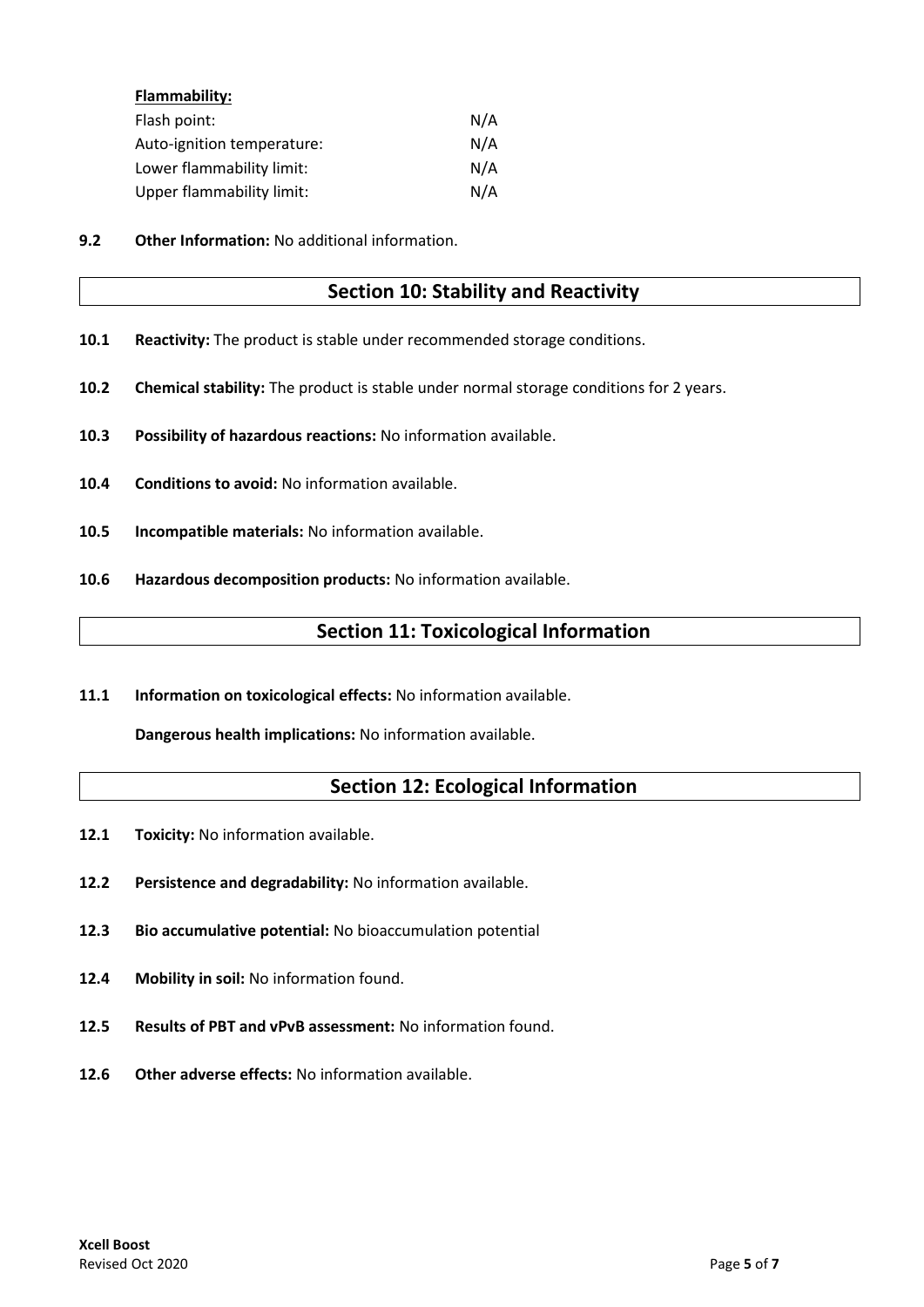### **Section 13: Disposal Considerations**

#### **13.1 Waste treatment methods**

**Methods of disposal - Product:** Disposal of this product, solutions and any by-products should at all times comply with the requirements of environmental protection and waste disposal legislation and any regional local authority requirements.

#### **Packaging**

**Methods of disposal – Packaging:** Waste packaging should be recycled.

#### **Special precautions:**

This material and its container must be disposed of in a safe way. Care should be taken when handling emptied containers that have not been cleaned or rinsed out. Empty containers or liners may retain some product residues. Avoid dispersal of spilt material and runoff and contact with soil, waterways, drains and sewers.

| <b>Section 14: Transportation Information</b> |  |  |  |  |  |  |
|-----------------------------------------------|--|--|--|--|--|--|
|                                               |  |  |  |  |  |  |
|                                               |  |  |  |  |  |  |

|                    | Land transport    | Inland waterway   | Sea Transport     | Air Transport     |
|--------------------|-------------------|-------------------|-------------------|-------------------|
|                    | (ADR/RID)         | transport         | (IMDG)            | (ICAO-TI / IATA-  |
|                    |                   | (AND/ADNR)        |                   | DGR)              |
| 14.1 UN Number     | Not regulated.    | Not regulated.    | Not regulated.    | Not regulated.    |
| 14.2 UN proper     |                   |                   |                   |                   |
| shipping name      |                   |                   |                   |                   |
| 14.3 Transport     |                   |                   |                   |                   |
| hazard class(es)   |                   |                   |                   |                   |
| 14.4 Packing Group |                   |                   |                   |                   |
| 14.5 Environmental |                   |                   |                   |                   |
| hazards            |                   |                   |                   |                   |
| 14.6 Special       | No data available | No data available | No data available | No data available |
| precautions for    |                   |                   |                   |                   |
| user               |                   |                   |                   |                   |
| 14.7 Transport in  | No data available | No data available | No data available | No data available |
| bulk according to  |                   |                   |                   |                   |
| Marpol and IBC     |                   |                   |                   |                   |
| Code:              |                   |                   |                   |                   |

### **Section 15: Regulatory Information**

### 15.1 **Safety, health and environmental regulations/legislation specific for the substance or mixture:** Occupational Health and Safety Act 1993 Regulation for Hazardous Chemical Substances

#### **Other legislation:**

EU regulations: Regulation EC 1272/2008 [EU-GHS/CLP] Other National regulations: National Road Traffic Act, 1996 (ACT NO. 93 of 1996). SANS 10228:2012- The identification and classification of dangerous goods for transport by road and rail modes.

National Environmental Management: Waste Act 59 of 2008.

### **15.2 Chemical Safety Assessment:** The supplier has not carried out evaluation of chemical safety.